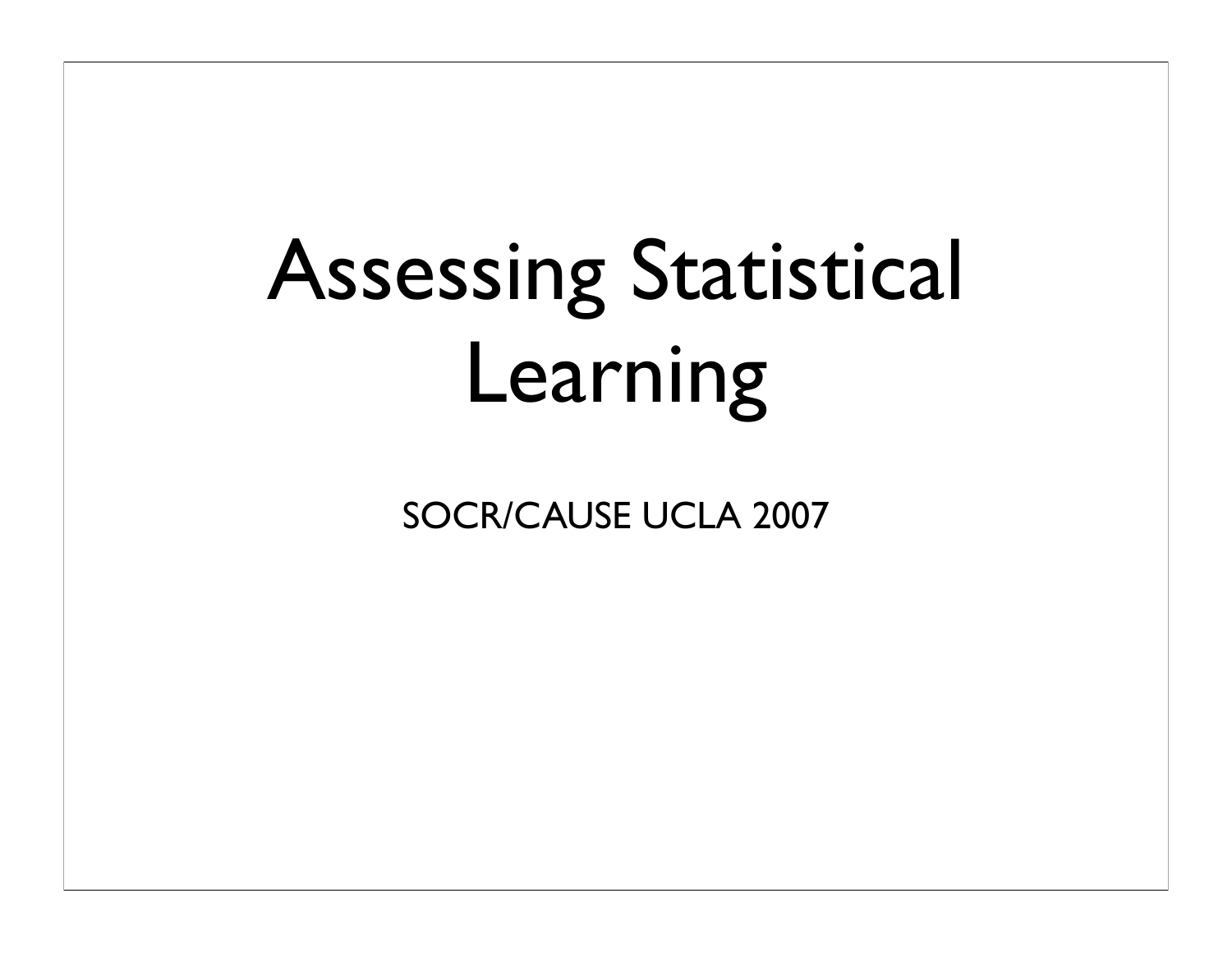## GAISE

- Guidelines for Assessment and Instruction in Statistics Education College Report ratified by ASA in 2006.
- http://www.amstat.org/education/gaise/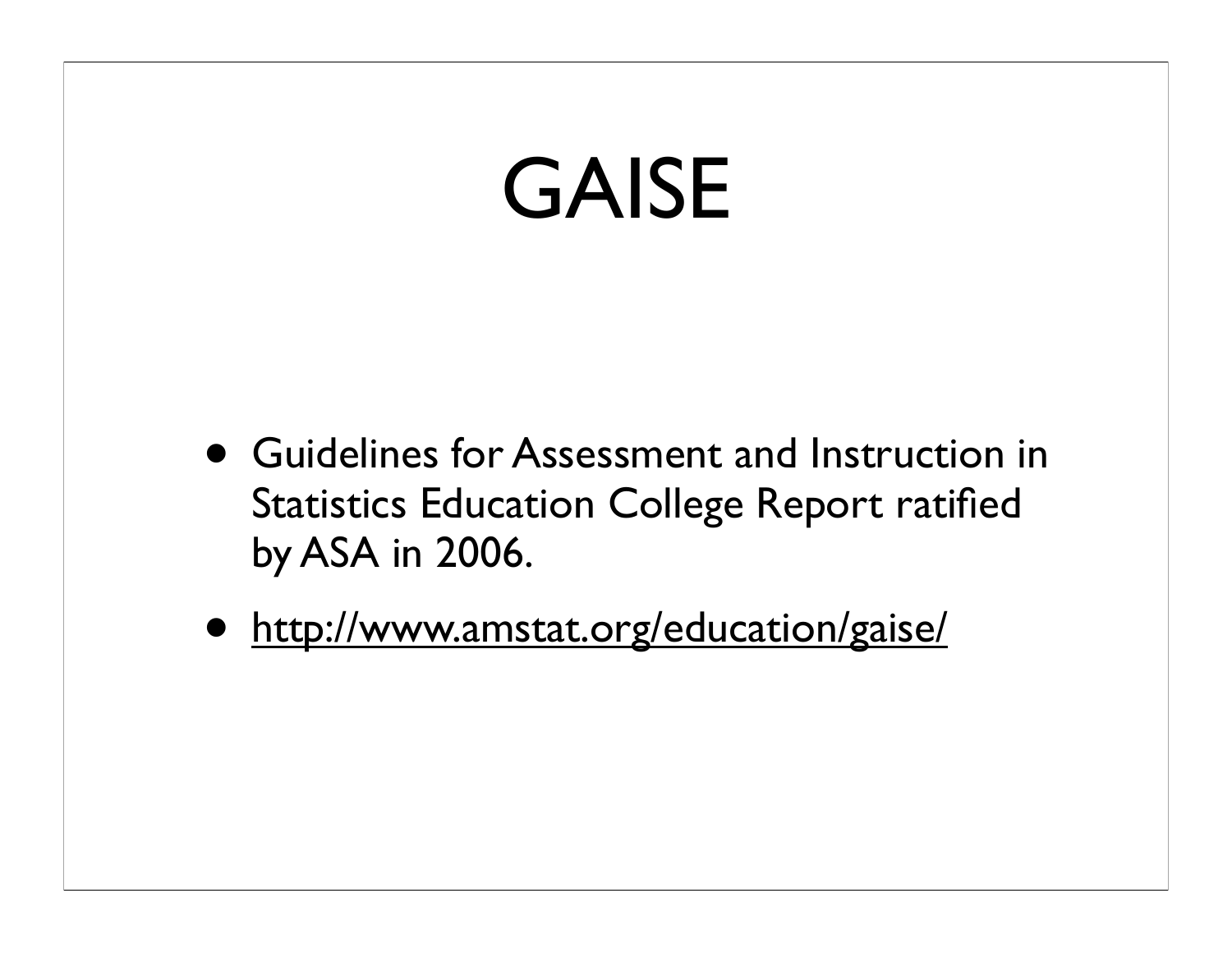## Six recommendations

- Emphasize statistical literacy and develop statistical thinking
- Use real data
- *• Stress conceptual understanding rather than mere knowledge of procedures*
- Foster active learning in the classroom
- Use technology for developing conceptual understanding and analyzing data
- *• Use assessments to improve and evaluate student learning*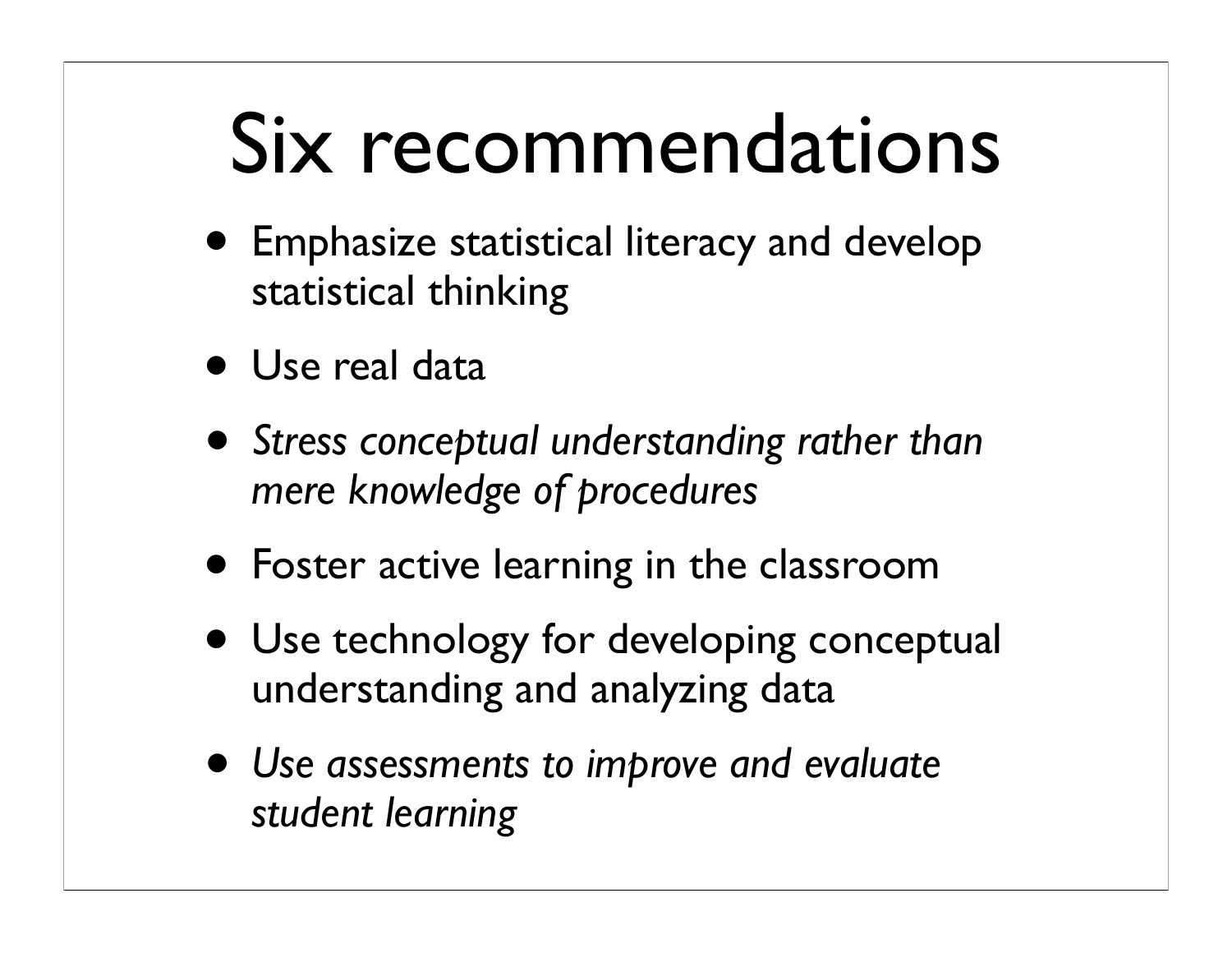## What's an example of a statistical concept?

- The next dotplot shows the number of pets owned by children in a small class.
- What's the mean number of pets? You'll have 3 seconds to examine the dotplot.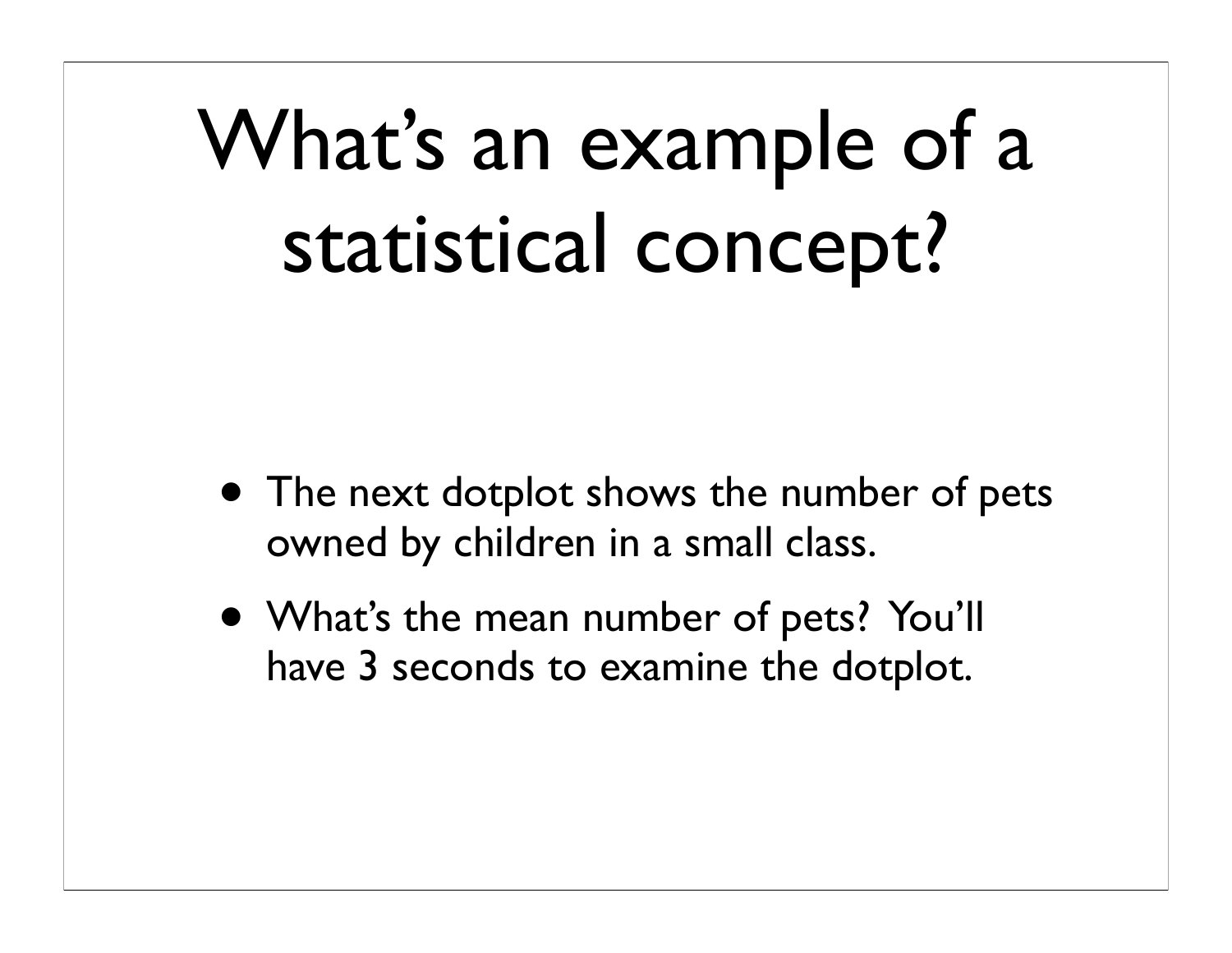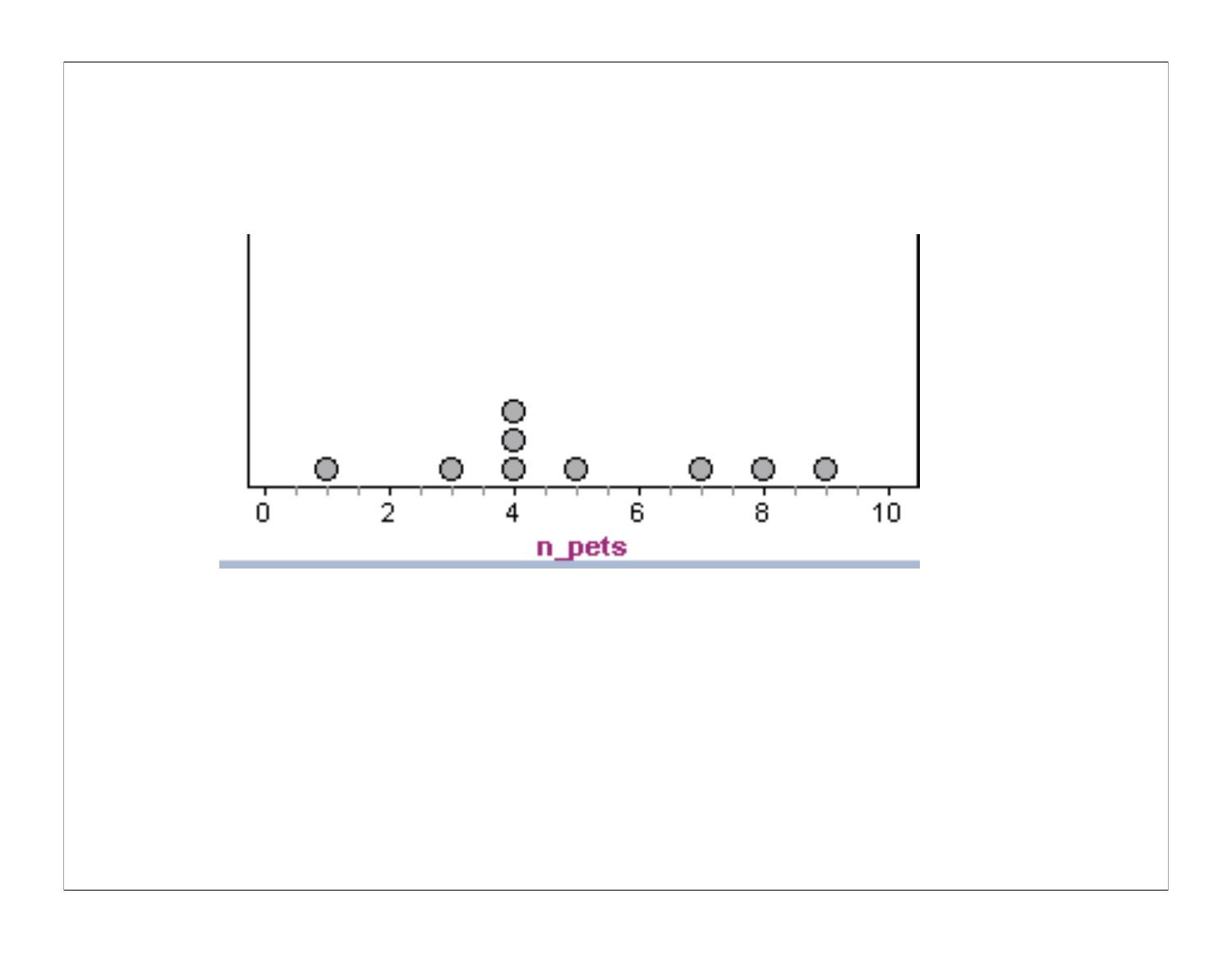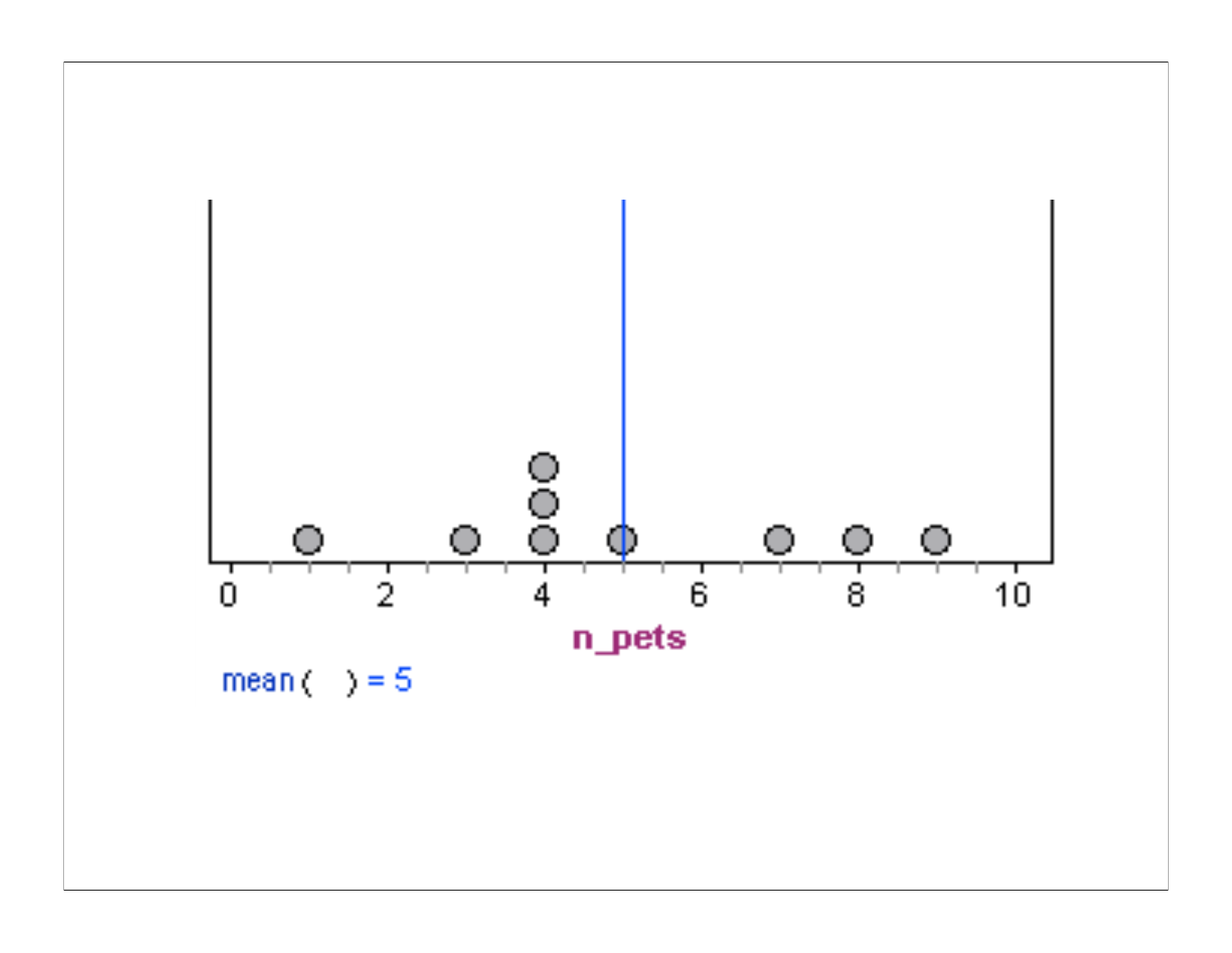#### Goals are two-fold

- Introduce you to an example of an assessment of statistical concepts
- Provide some understanding of what a statistical concept is through examining the assessment items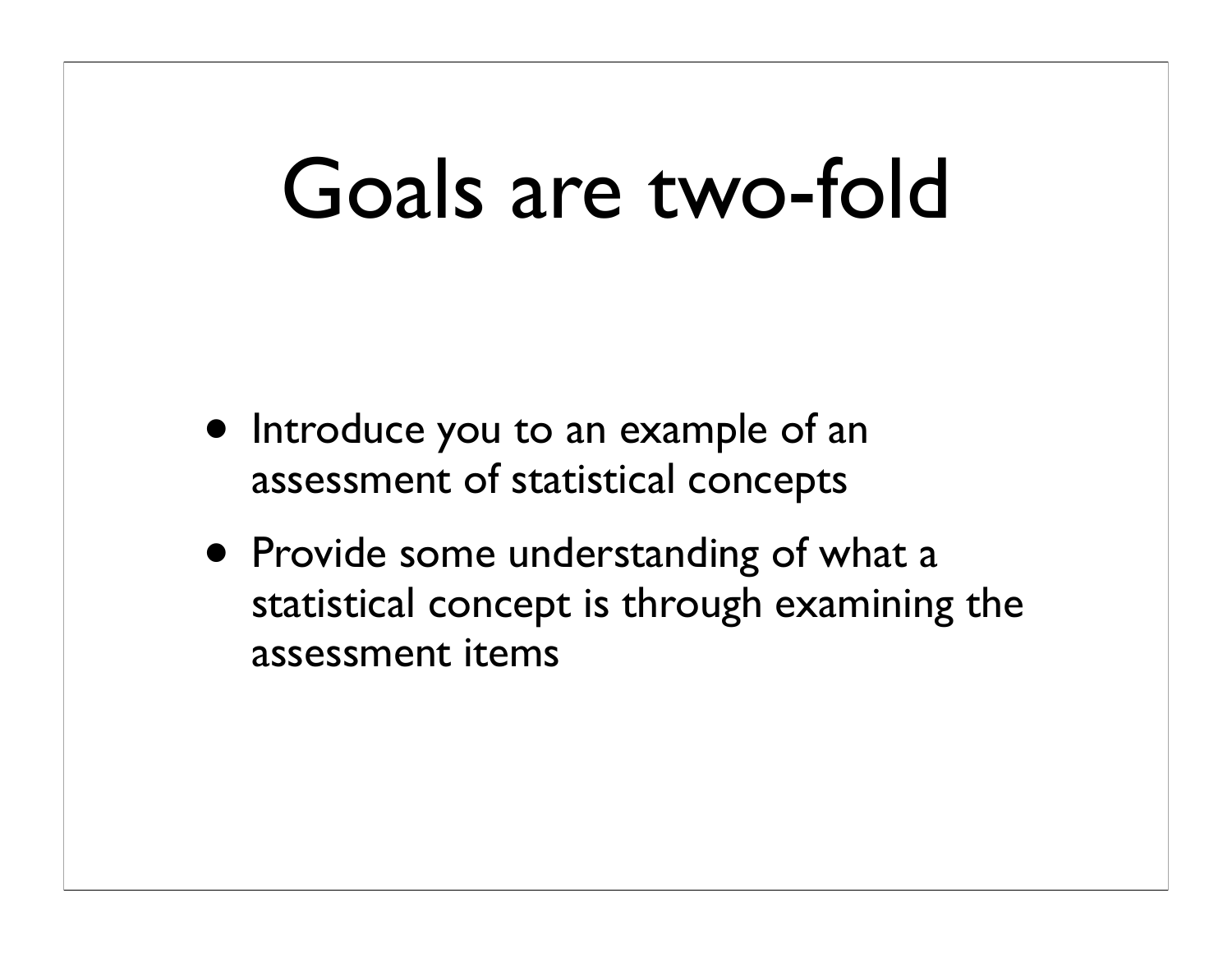# Comprehensive Assessment of Outcomes in Statistics

- https://app.gen.umn.edu/artist/ research\_instruments.html
- Also via www.causeweb.org : research: getting started: assessment tools
- Garfield, DelMas, Chance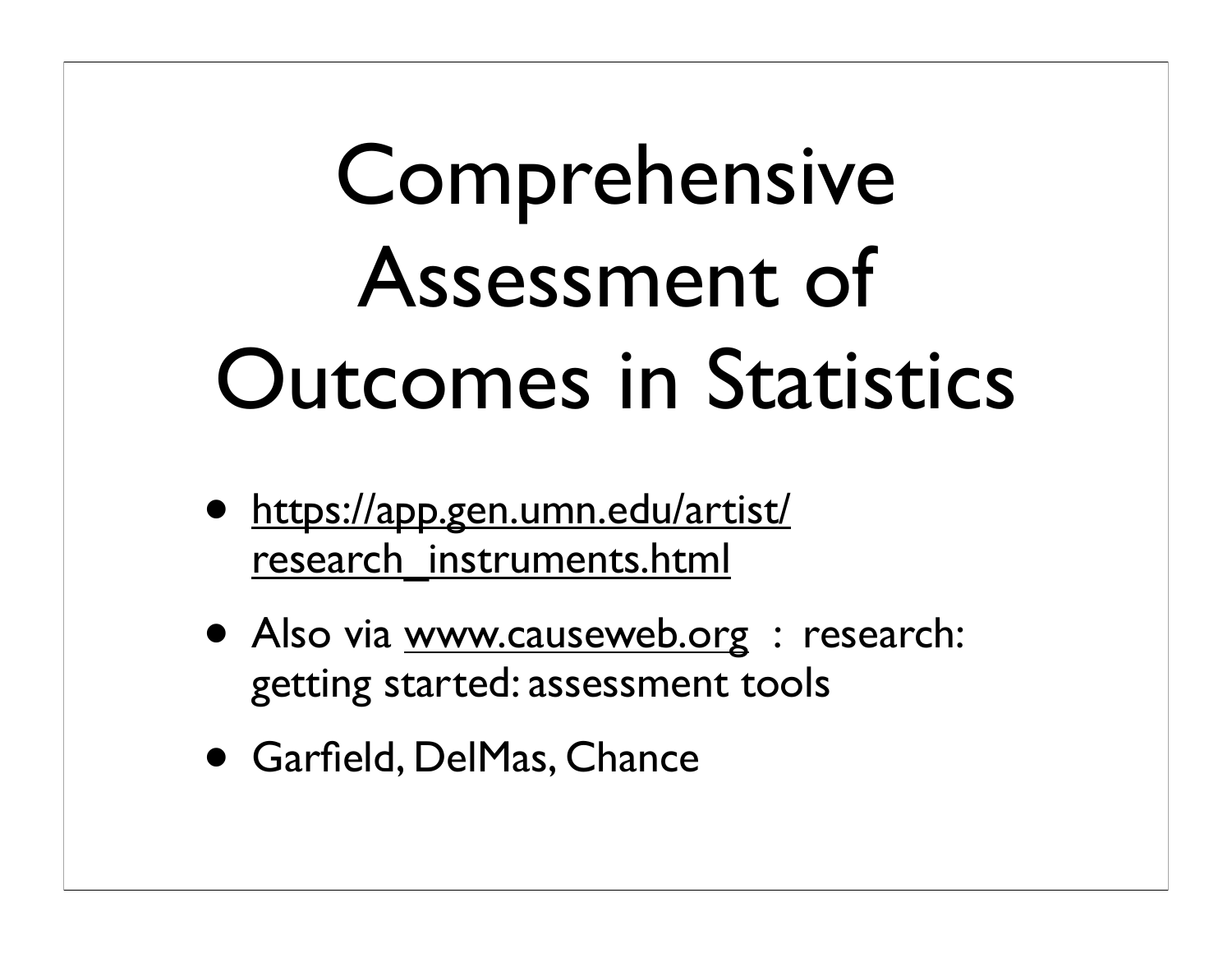# Validity

- Examined by 18 expert raters who had high agreement that the exam tested important basic learning outcomes
- Internal consistency based on testing 1028 students (Cronbach alpha 0.77)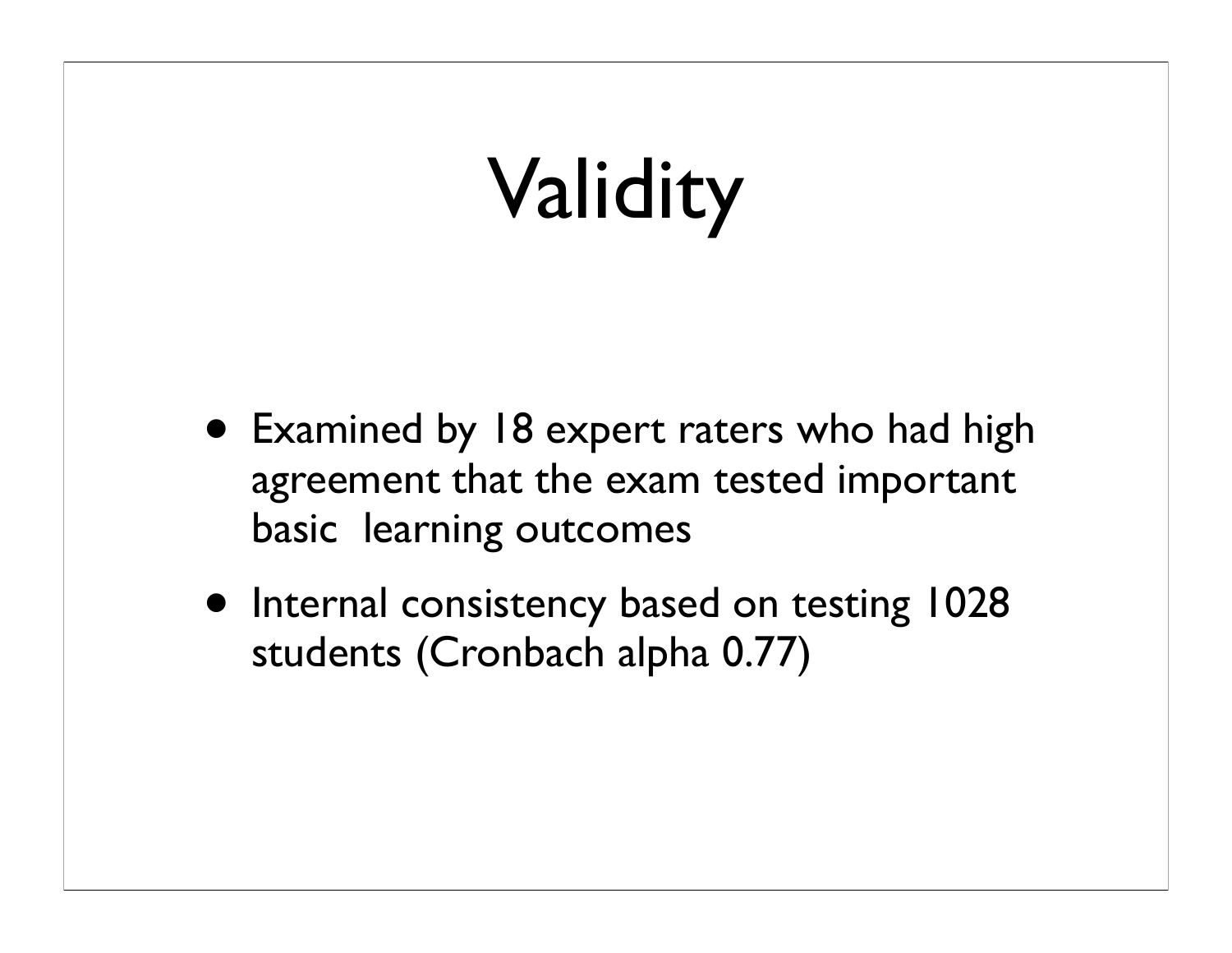#### **Description**

- 40 items that focus on reasoning with and about variability (which was identified as the major theme of a first course.)
- Takes about 50 minutes
- A shorter (14 item) test also available, which we'll take now! Called the START exam.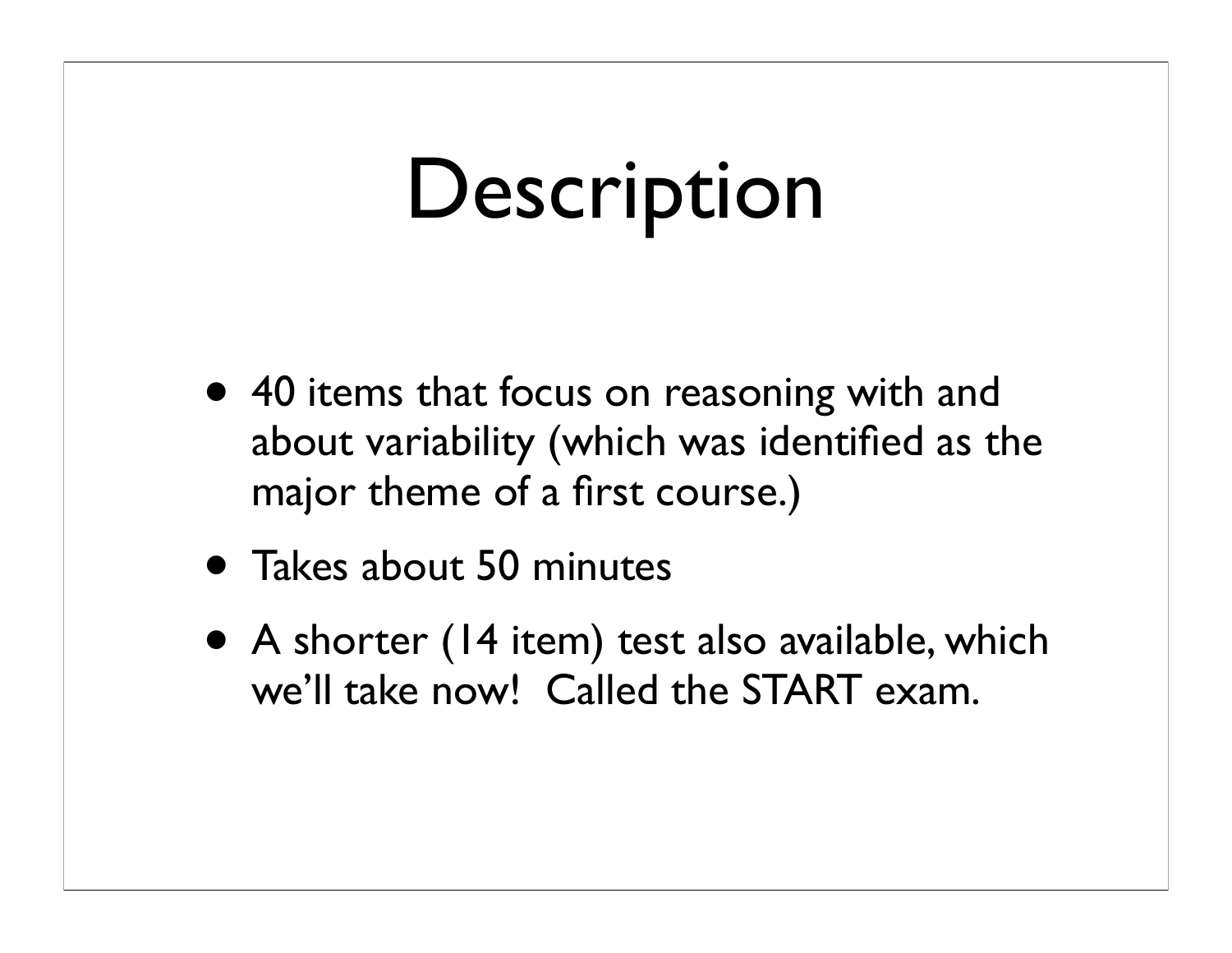- Does your textbook prepare students to do well on this exam?
- Do your homework assignments prepare students to do well on this exam?
- Are there questions you think should be removed?
- Are there topics you'd like to see included?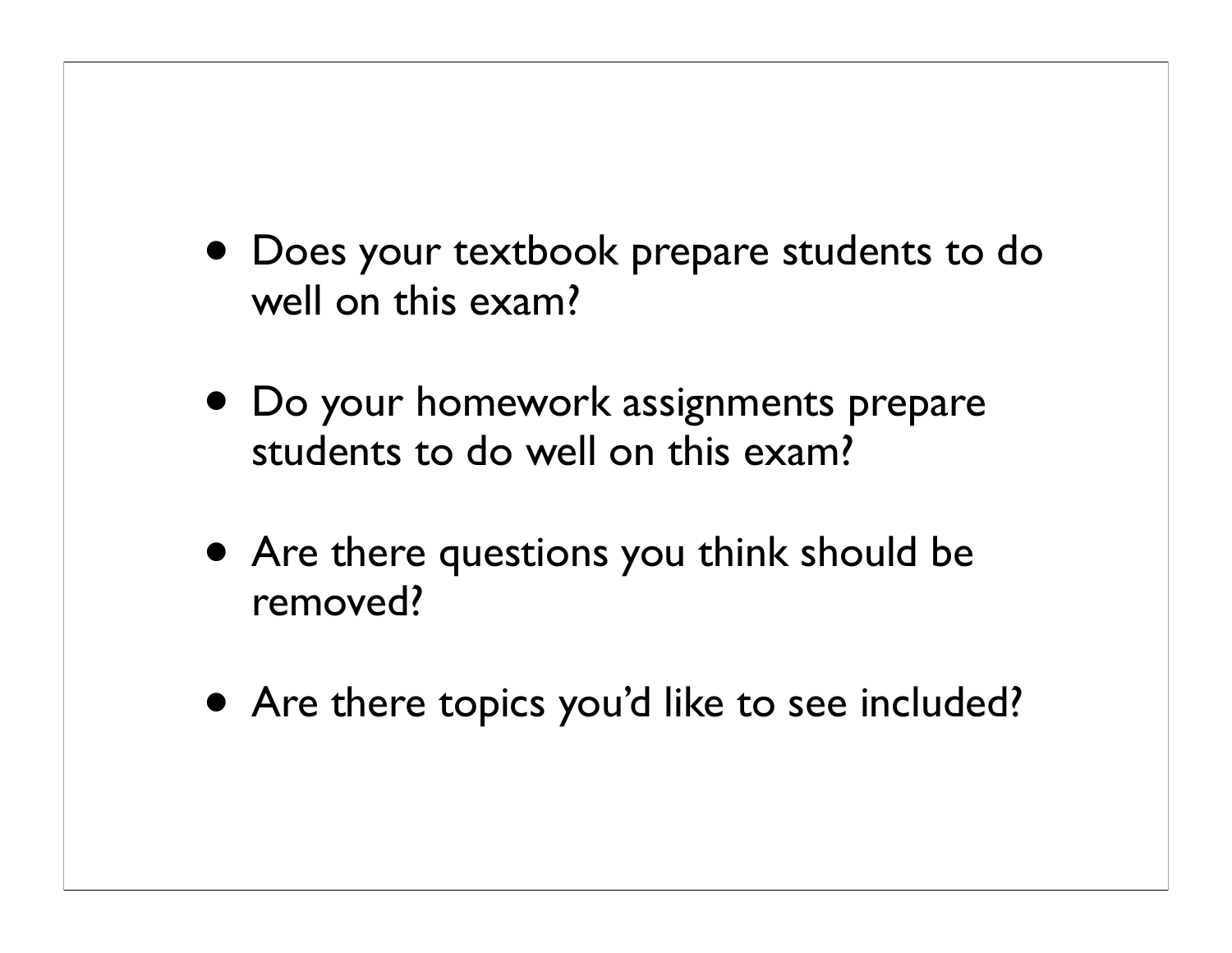## What is hard?

(less than 50% correct on post test and no gain from pre test)

- Understanding the purpose of randomization in an experiment
- Understanding that boxplots do not provide accurate estimates for percentages of data beyond the quartiles
- Judging standard deviations from histograms
- Understanding expected patterns in sampling variability
- correlation does not imply causation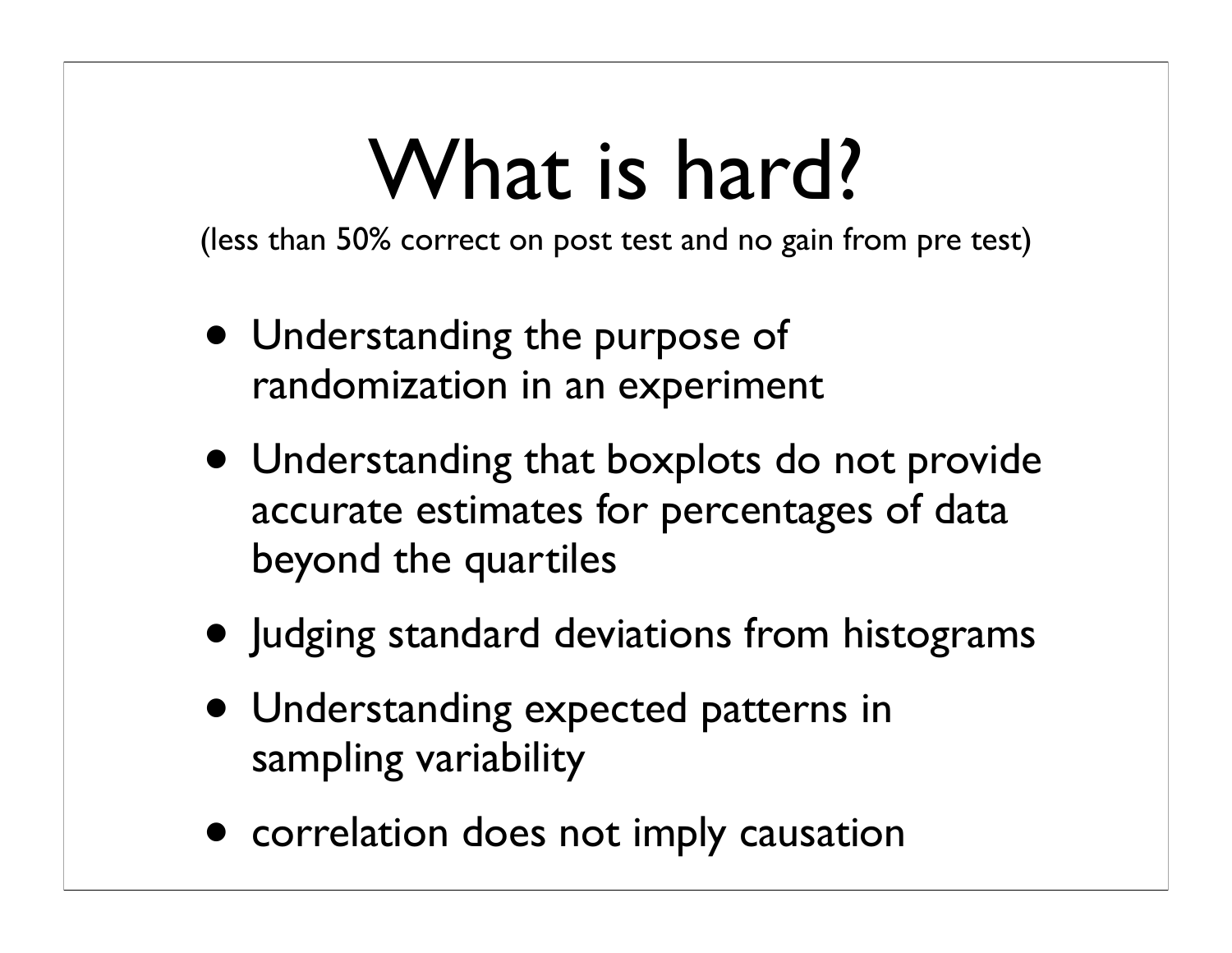#### Hard stuff...

- Ability to detect a type of misinterpretation of a confidence level (the % of sample data between confidence limits, % of all sample means between conf. limits)
- How sampling error is used to make informal inferences about mean
- Median > mean suggests distribution skewed left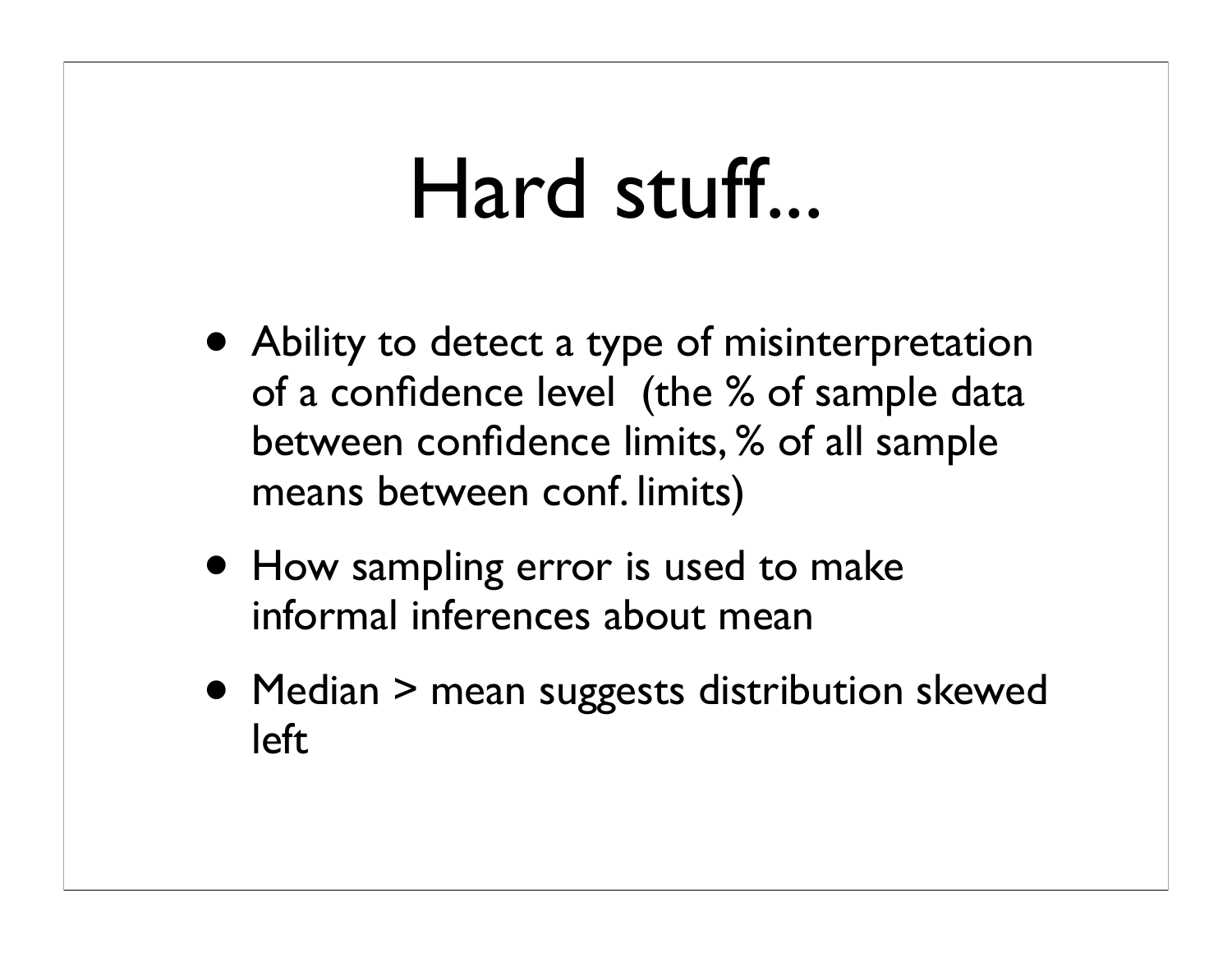#### More hard stuff...

- Understanding how to select an appropriate sampling distribution for a particular population and sample size.
- Understanding how to calculate appropriate ratios to find conditional probabilities from a table of data
- How to simulate data to find a probability
- When it is not wise to extrapolate using a regression model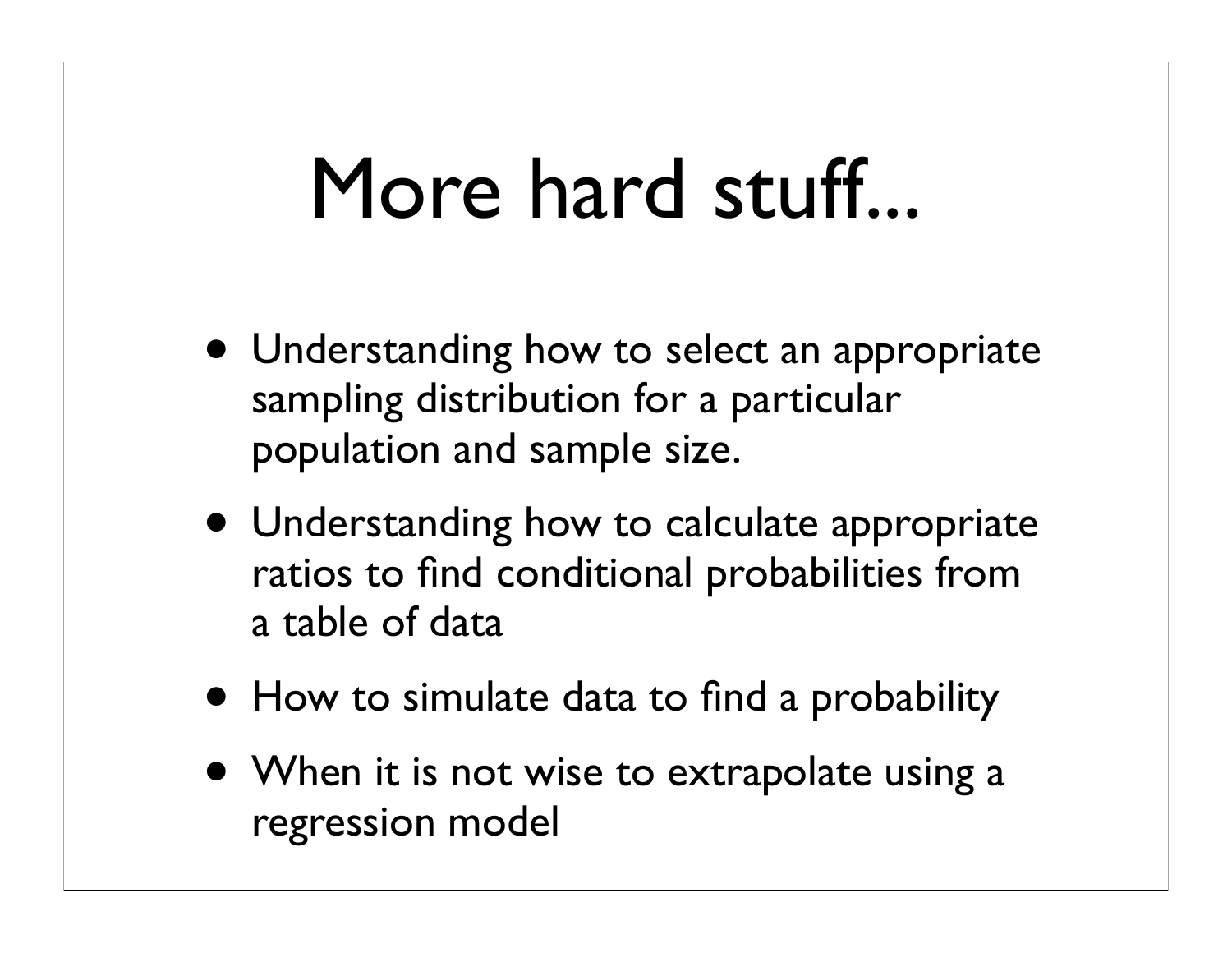# Easy stuff

(High percent of correct responses on both pre and post test)

- describe and interpret overall distribution as displayed in a histogram, referring to context of the data
- Comparing groups by considering where most of the data are; focusing on distributions as single entities
- Compare groups by compare differences in averages
- Groups do not need equal sample sizes for valid comparisons.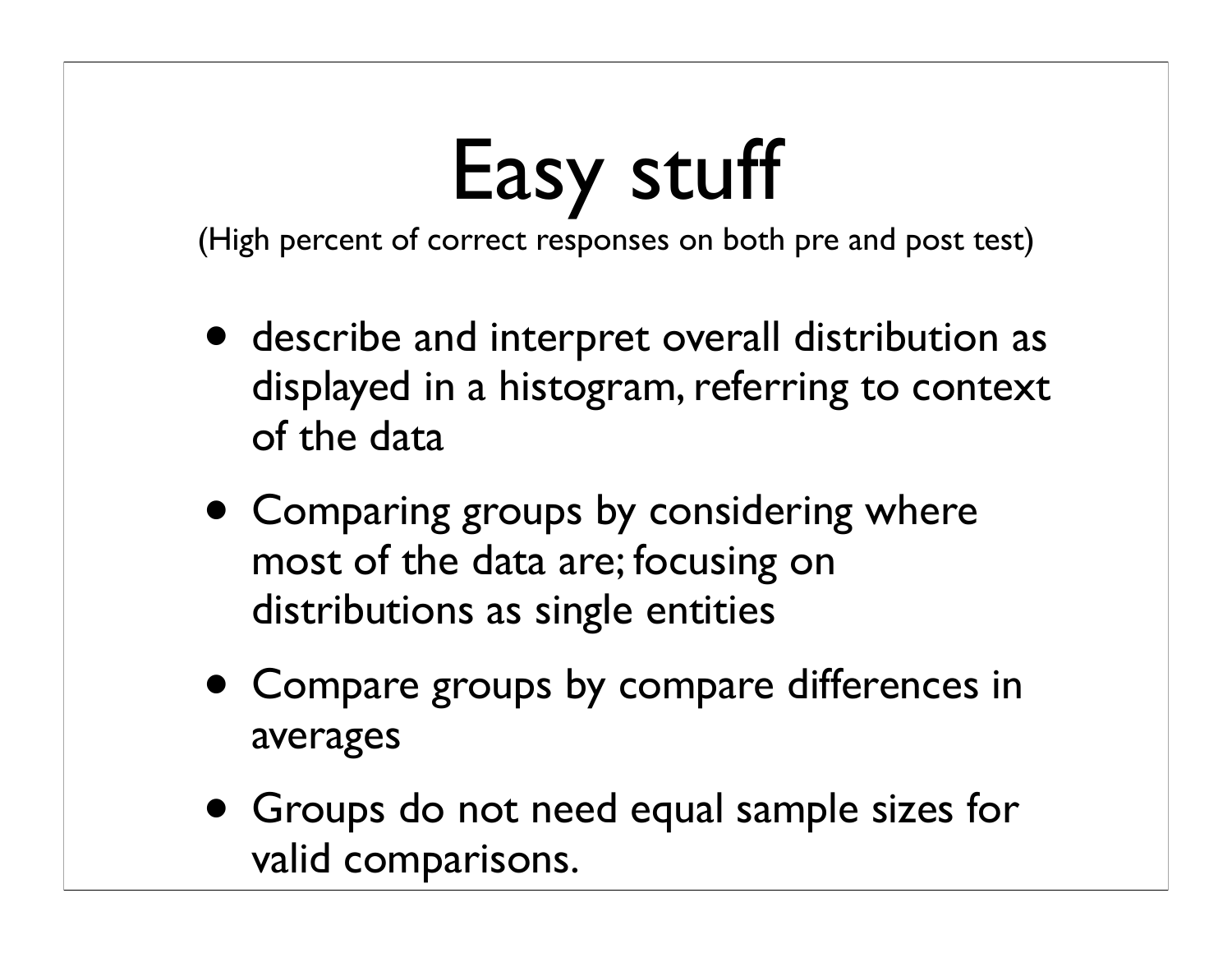## More easy

- meaning of variability in context of repeated measurements
- Match a scatterplot to a verbal description of a bivariate relationship
- Correctly describe a bivariate relationship shown in a scatterplot when there's an outlier
- Understanding that no statistical significance does not guarantee that there is no effect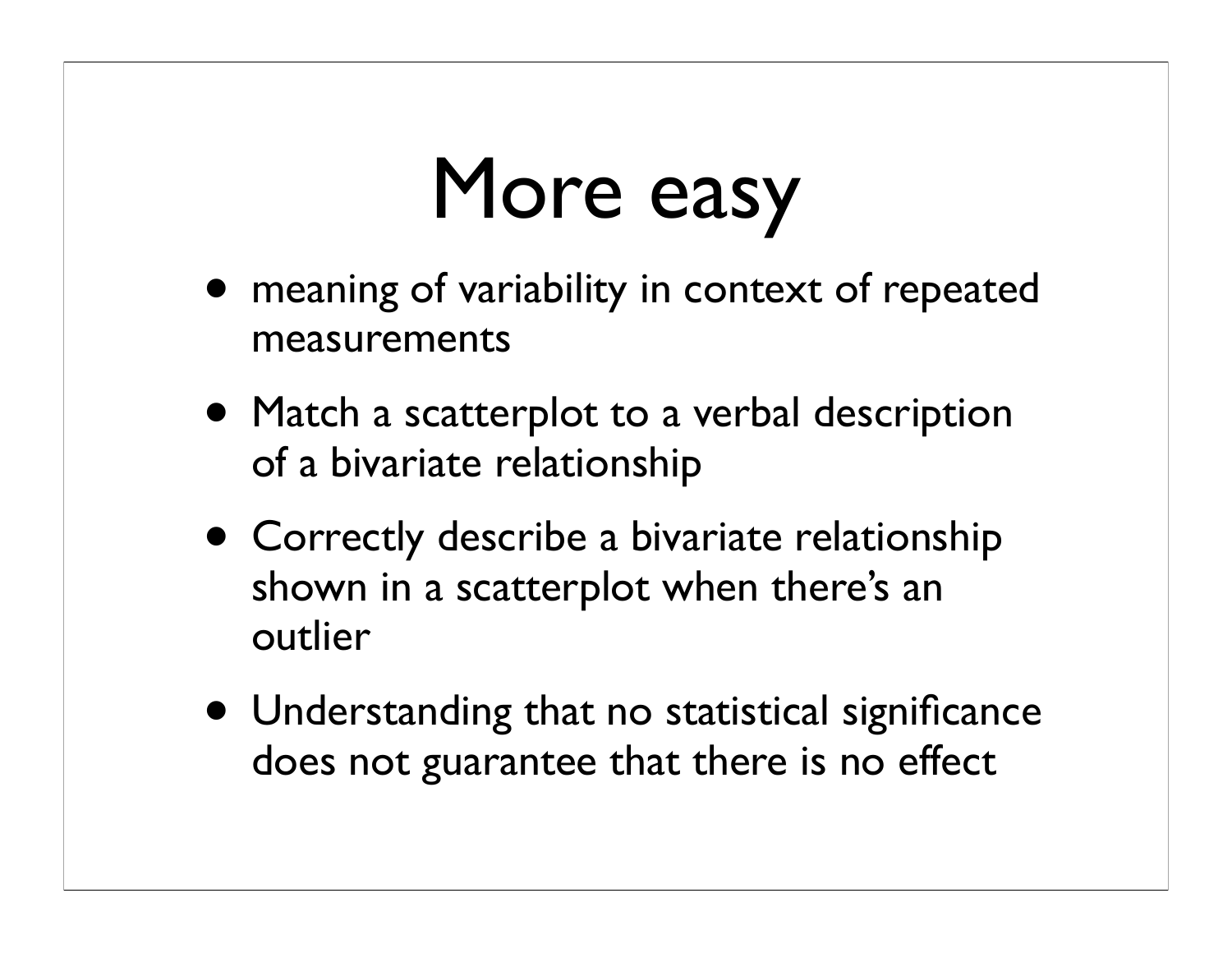#### References & Resources

- "Assessing students' conceptual understanding after a first course in statistics", DelMas, Garfield, Ooms, Chance, accepted for publication in SERJ.
- CAUSEWEB
- ARTIST site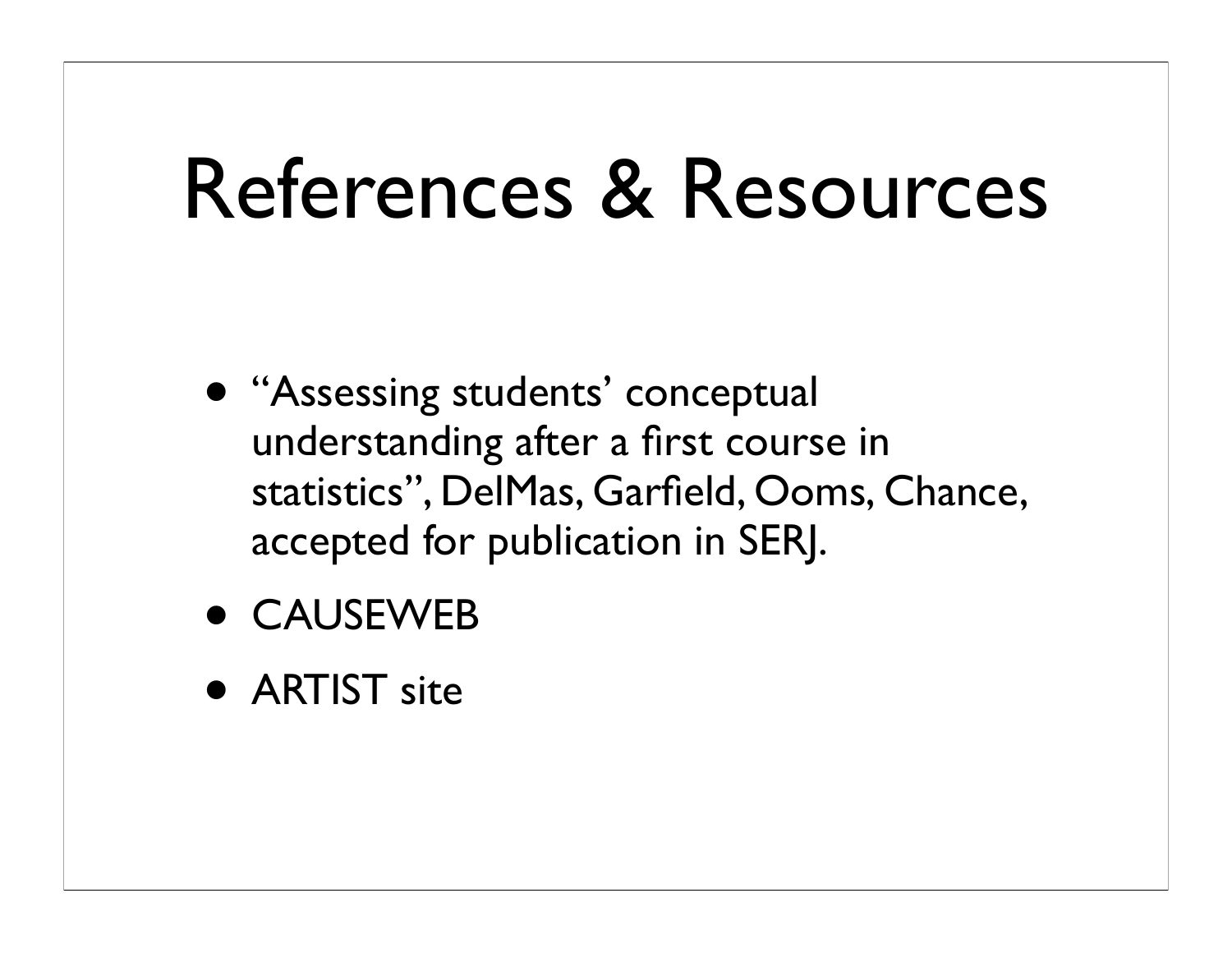#### Technology Innovations in Statistics Education

Volume 1 appearing Fall 07

- George Cobb,"The Introductory Statistics Course:A Ptolemaic Curriculum?"
- Chance, Ben-Zvi, Garfield, Medina, "The Role of Technology in Improving Student Learning in Statistics"
- Daniel Kaplan,"Computing and Introductory Statistics"
- Dani Ben-Zvi,"Using Wiki to Promote Collaborative Learning in Statistics Education"
- Finzer, Erickson, Swenson, Litwin,"Data Into the Classroom"